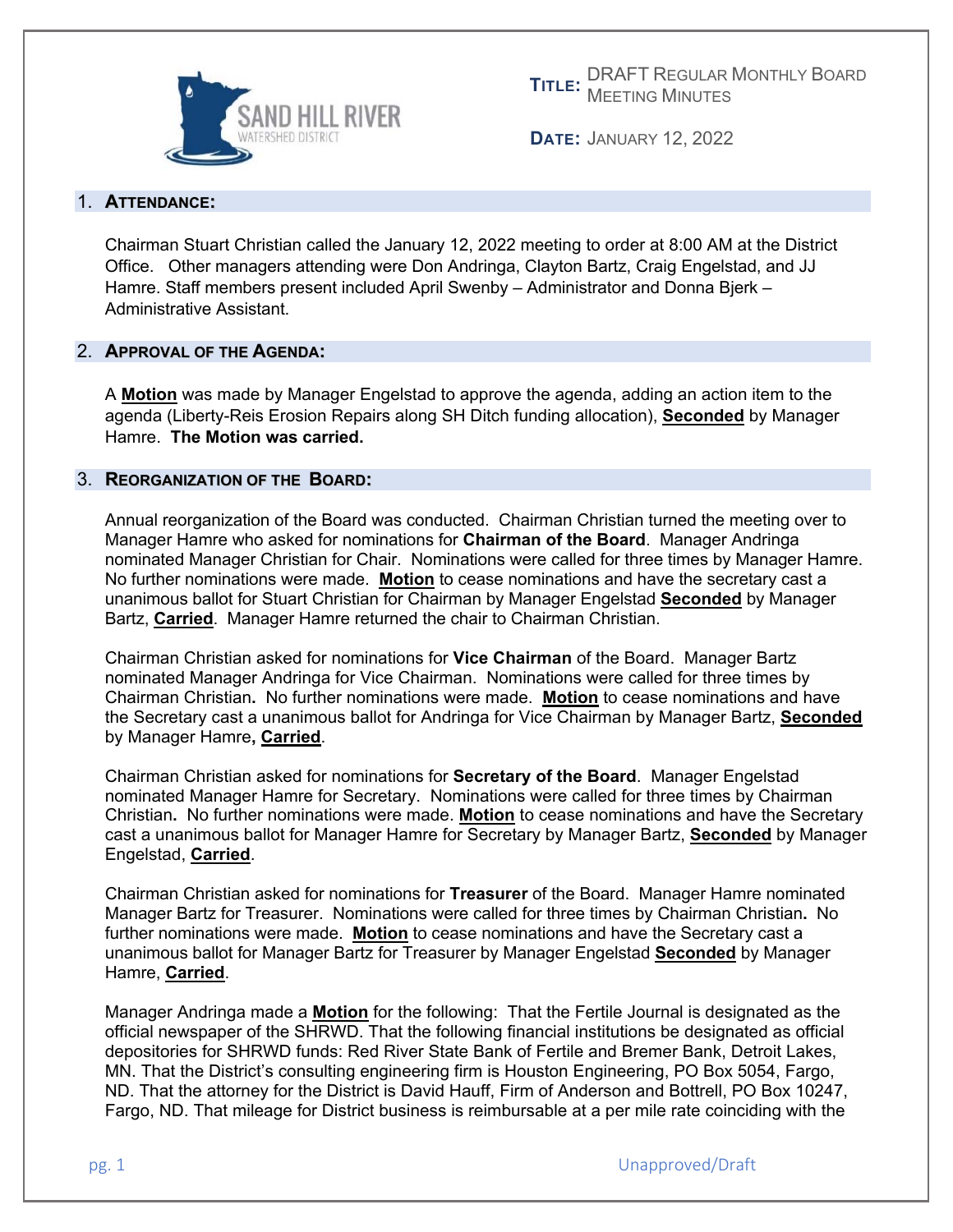allowable IRS mileage rate. That manager per diem is set at \$40 per hour with a maximum daily total of \$125.00 as prescribed by State law. **Seconded** by Manager Engelstad, **Carried**.

A **Motion** was made by Manager Engelstad to authorize Stuart Christian, Clayton Bartz, and April Swenby as the current financial and representative signers and keeping Donna Bjerk a financial signer for the Red River State Bank account, **Seconded** by Manager Hamre, **Carried.**

A **Motion** was made by Manager Andringa to appoint April Swenby and Donna Bjerk as an authorized signer to the Business Rewards Credit card with FCCU giving Bjerk and Swenby the ability to use the assigned credit card on behalf of the district, **Seconded** by Manager Hamre, **Carried.** Credit card charges are always listed on the bills to be paid individually for the managers to review each month. Both meeting minutes and one signature are required for any future signature additions/removals to this credit card.

A **Motion** was made by Manager Engelstad authorizing the April Swenby and Clayton Bartz as authorized representatives regarding the Membership Savings account and credit card listing them on the entity authorization form, **Seconded** by Manager Andringa, **Carried.** 

For informational purposes, Swenby reminded the managers of the following which are regulated by the credit card company:

- 4. One signature is required to withdraw funds from the Reward Savings account at First Community Credit Union.
- 5. One signature is also required to open/close any accounts with First Community Credit Union.
- 6. When new employees or new Treasurers represent the Sand Hill Watershed District, proper documentation will need to be reflected for the credit card.

A **Motion** was made by Manager Hamre authorizing the April Swenby and Donna Bjerk as authorized representatives regarding the Sam's Club Credit card listing both of them on the entity authorization form, **Seconded** by Manager Bartz, **Carried.** 

A **Motion** was made by Manager Engelstad to set the regular board meeting for 2022 for the first Thursday of every month beginning February 2022, **Seconded** by Manager Hamre, **Carried.** Swenby will notify *The Fertile Journal* to reflect this change. Manager Andringa stated he would be absent for the March meeting. Swenby will check on the open meeting laws for him to attend remotely.

## 7. **MINUTES:**

A **Motion** was made by Manager Hamre to approve the minutes from the December 7, 2021 as presented, **Seconded** by Manager Bartz. **The Motion was carried.** 

A **Motion** was made by Manager Hamre to approve the minutes from the December 13, 2021 special meeting as presented, **Seconded** by Manager Andringa. **The Motion was carried.** 

#### 8. **FINANCIAL REPORT:**

When reviewing the balances for the year end, Swenby informed the managers that she made journal entries to zero out the following accounts: Web-site DB and Mapping (\$5,230), Beaver Bounty Program (\$2,730), Technical Engineering and Legal (\$31,351.45), Agency Support (\$5,000) and Monitoring (\$6,060). These are projects/categories that are managed on an annual basis and it is helpful for the reports to reflect the accumulative total for each calendar year, verses the accumulative total from it's origination. An additional entry was made to zero out the PL 566 (RCPP planning)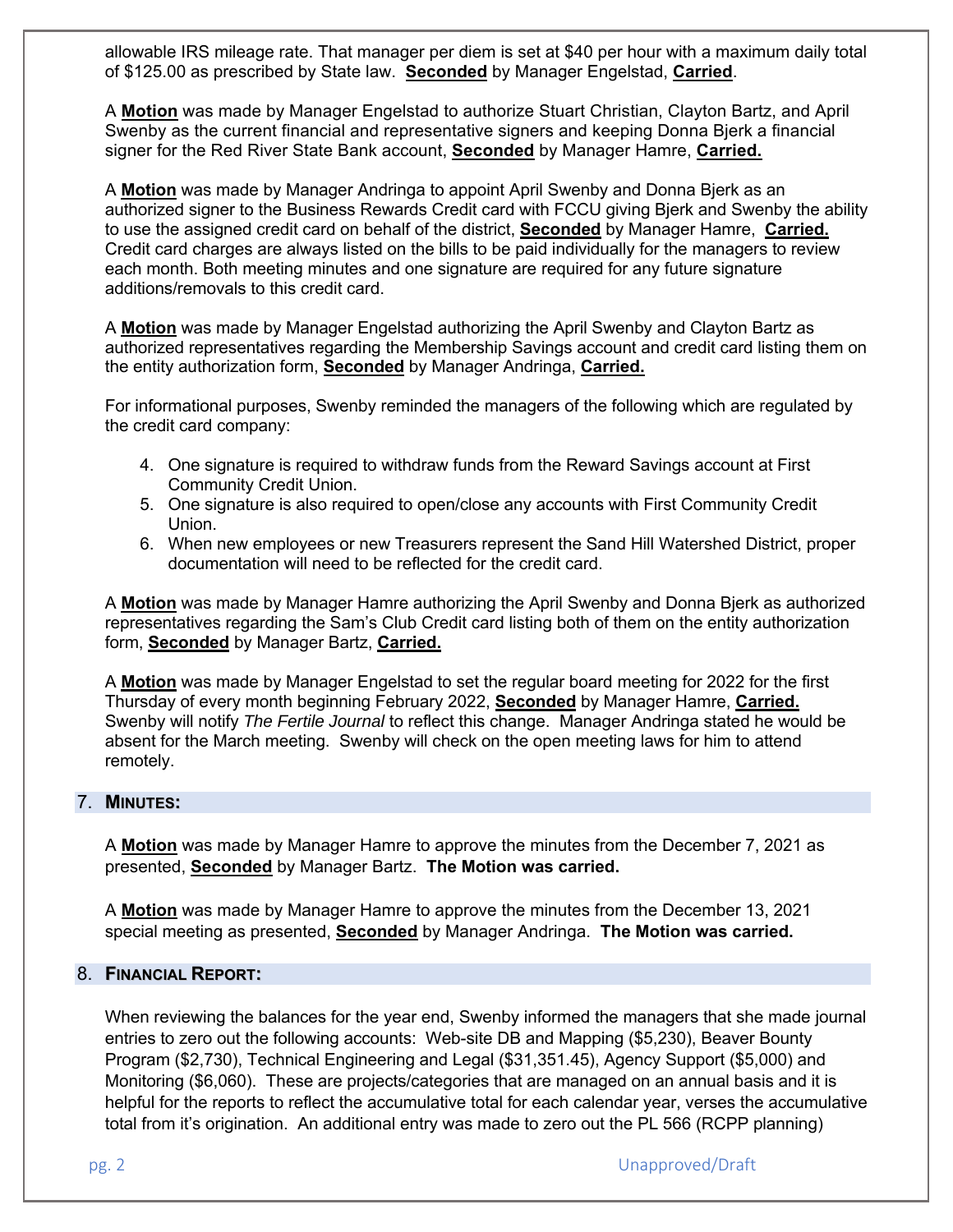(\$85,300.13). That project is complete and there is no longer a need to accumulatively track. There were no manager disagreements to the journal entries. Manager Engelstad would like a profit and loss report for our expenses for the past five years.

A **Motion** was made by Manager Andringa to dispense the reading of the Treasurer's Report and approve the Treasurer's Report for December, **Seconded** by Manager Engelstad. **The Motion was carried.**

The managers reviewed their expense reports and reported on activities for the month. The following bills were reviewed:

| Anderson, Bottrell, Sanden & Thompson    | 467.50    |
|------------------------------------------|-----------|
| <b>City of Fertile</b>                   | 103.13    |
| <b>Diligent</b>                          | 1,957.00  |
| <b>East Polk Soil and Water District</b> | 8,184.97  |
| EcoLab                                   | 53.57     |
| <b>First Community Credit Union</b>      | 388.23    |
| <b>Garden Township</b>                   | 715.00    |
| Garden Valley Telephone Company          | 449.79    |
| <b>Garfield Township</b>                 | 390.00    |
| <b>Houston Engineering</b>               | 4,727.85  |
| JC & J Trucking, Inc.                    | 750.00    |
| <b>Office Supplies Plus</b>              | 77.41     |
| <b>Otter Tail Power Company</b>          | 948.11    |
| Sarah Wise                               | 48.00     |
| <b>Stuhaug Sanitation</b>                | 46.80     |
| <b>Todd's Landscaping</b>                | 365.00    |
| <b>Wild Rice Electric</b>                | 130.88    |
| TOTAL                                    | 19,803.24 |

It was noted that there were two bills not listed on the bills to be paid report that were paid with a December 31, 2021 date and were as follows: Houston Engineering for \$885.00 (Project Team Expenses) and the Red River Watershed Management Board for \$191.69 (Delinquent Tax Levy in 2021). These checks were issued with a December date for bookkeeping purposes and were held until todays meeting for approval.

One additional bill was presented that was not listed on the bills to be paid report for Greg Gaut for the final billing for the historical assessment of the district building for \$6,000.

A **Motion** was made by Manager Engelstad to approve and pay the bills with a total of \$26,879.93 **Seconded** by Manager Hamre. **The Motion was carried.** 

## 9. **ADMINISTRATOR REPORT:**

**MN Campaign Finance Agency:** Swenby reminded the managers to log into the MN Campaign Finance Agency site and review their statements of economic interest. This is an annual requirement.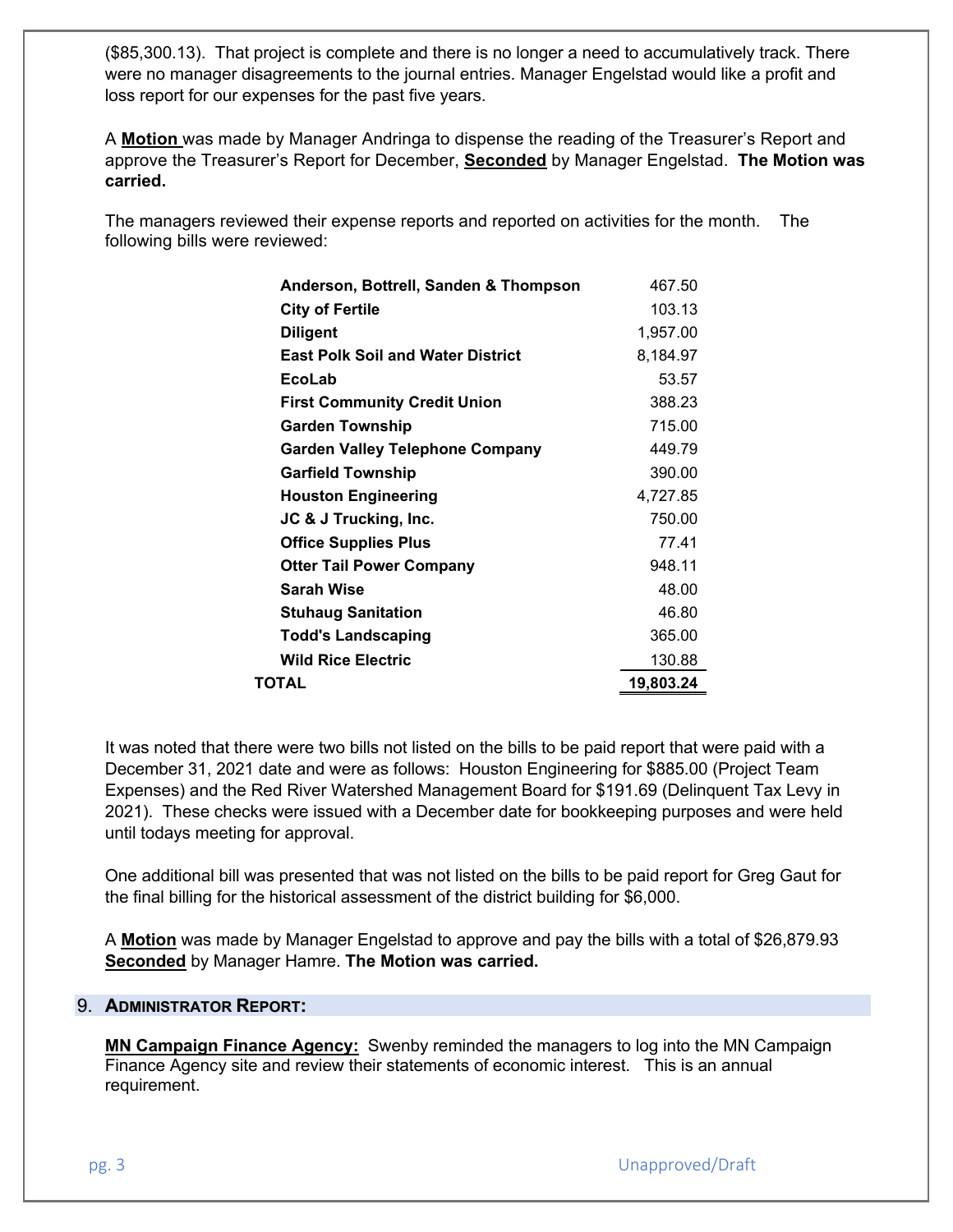**Sand Hill Ditch Easements/Redetermination**: As a reminder Swenby gave a status update on the easements/redetermination. The district is waiting on HEI to see if any of the documents from the Corp of Engineers will provide clarity for the easements. Herrmann and Swenby are working the Hauff for a process to re-establish the records of the ditch. The managers discussed the current assessed area and what a proposed assessed area might look like.

**Vesledahl Wetland Banking:** State and non-state easements were given to the manager via e-mail December 21 and were provided again to the managers during the meeting. Swenby reported that JT Anderson has reached out to Swenby, proposing an agreement between the district, BWSR and MnDOT. The agreement would allow for MnDOT to continue to own the land, and the district would manage/facilitate the drainage. Swenby stated that she asked Anderson how this would be different than the flowage easement the district and the landowners were seeking. Anderson responded by stating that the agreement would expire in five years, whereas an easement is perpetual. Swenby reported that she told Anderson she believed that the board would be open to reviewing such an agreement, and proposed using the district permitting process to manage the drainage and found his proposal to be exactly what the district was looking for, just different language using the word "agreement" instead of "easement". Swenby will speak with the Legislators today about this proposal, adding caution that the district should not forfeit any legislative action in case an agreement would fall through and stall progress further another year before the next legislative session.

Anderson stated that he will still meet the February 1 deadline for providing information to the district and the landowners about the current process for landowners in the area to clean that system. He hated to give a timeline for a draft agreement but tentatively thought that one could be drafted within the next six months.

**Project and Practices Grant: Outlet Stabilization:** The application C22-9063 - Project 17 Outlet Stabilization for Sand Hill River WD that the district submitted in August 2021 was approved for funding. As a refresher, in September of 2021, Swenby had suggested using the petitioned levy funds under the clean water category to pay for the expenses associated with the grant, and if awarded, project expenses. The work being proposed was deemed a public benefit, and there are only two outlets in the Sand Hill River Watershed District. The drainage system will still function as designed without the proposed work in the grant, thus making the proposed work not necessary for drainage. At that meeting the board made a motion/second to pay for the costs associated with this grant and the cost share expenses for project implementation using the fund "Water Quality and Erosion" (Petition 1), not the ditch fund.

**Strategic Planning Session:** A meeting is scheduled for January 18 at 3:30 with a supper to follow.

**MADI**: Swenby informed the managers that there is a MN Association of Drainage Inspectors meeting on March 10, 2022, in Willmar, MN. She asked the managers to let her know if anyone would like to attend.

**Fish Passage**: The drone flight video is complete. The managers were told they can view it on a link: https://youtu.be/XZgDqLhB6z4. When time allows this will be placed on the district website and put on the district You Tube channel. Swenby also plans on forwarding it to our LSOHC Rep and all of our partners who made this project possible.

**1W1P:** The steering committee has been gathering signatures from all of the partners.

**MN Historical Building Grant:** A review of the draft we submitted was completed. The district has met the milestone requirements of the grants thus far. It appears that the bank building may be eligible for listing in the National Register. Our deadline isn't until April.

**Christmas Party:** The Christmas Party was set for January 18 at Erickson's Smokehouse following the board retreat.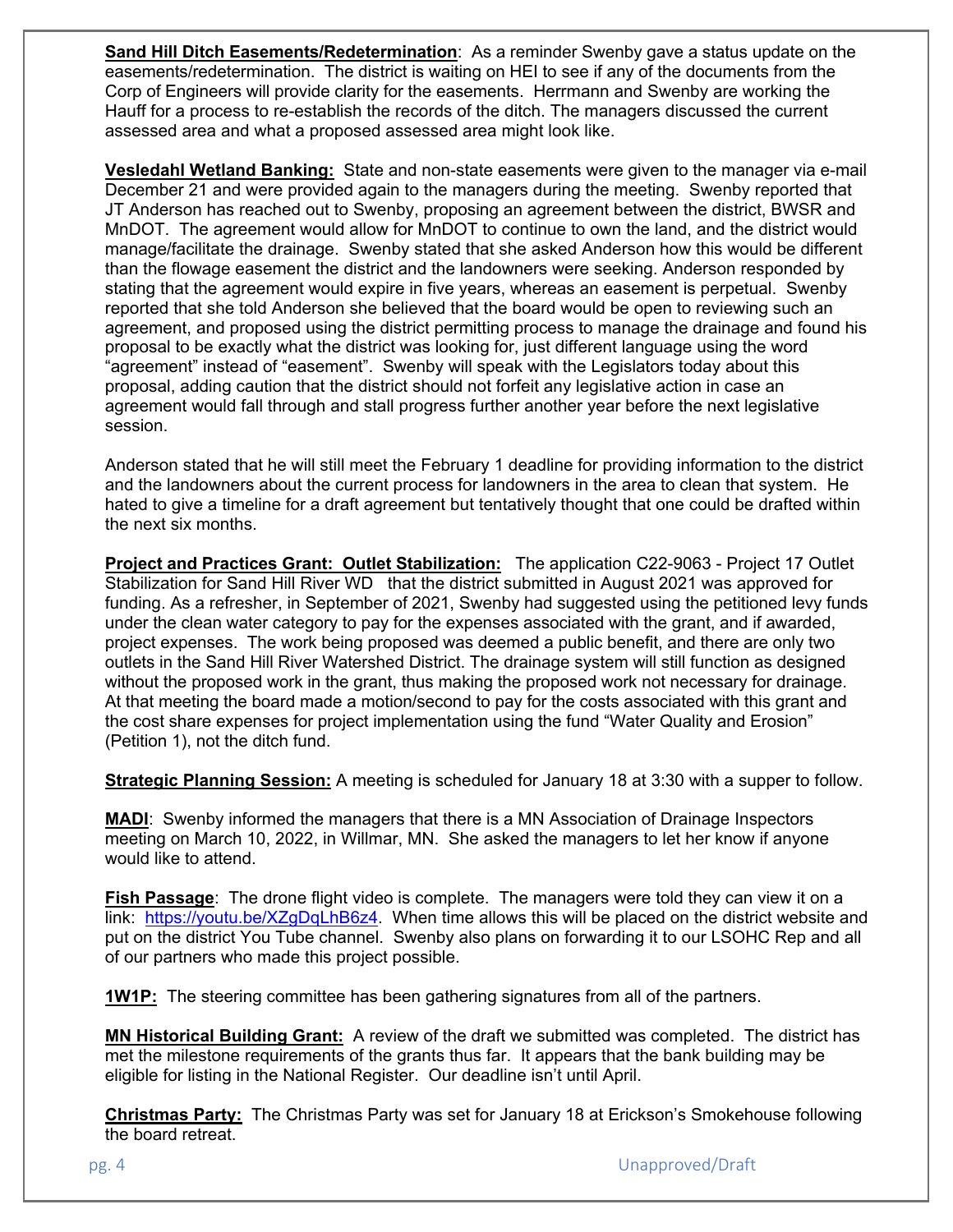**Manager Training:** February 4 and February 11 there is BWSR Manager Training. Swenby asked the managers to let her know which training they will be attending so that she can register.

#### 10. **ENGINEER'S REPORT***.*

**Project # 17:** Houston Engineering is currently reviewing the of underway of Polk County Ditch 9 overflow (west of railroad and MN Highway 9). Herrmann was hoping to bring some information forward to the board in February.

**Ditch 9 and 119:** A legal survey is underway to finalize the ROW needs. Herrmann would like to have information to the board in February to move forward with a hearing schedule.

**Project # 24:** Joe Miller was the contractor hired to clean ran into weather issues and was unable to complete the clean at the outlet.

**Project Team/Kittleson Creek Storage:** During the November 18, 2021, project team meeting (information that was given to the project team was given to the managers), the Kittleson Creek Storage areas was introduced. The focus was on reducing flooding and erosion issues on the lower Kittleson Creek. Staff provided an opportunity for the Project Team to comment on other funding opportunities within the Kittleson Creek watershed. There may be some potential for supplemental funding through the NRCS Watershed Operations funding. The first step is to complete a Preliminary Investigation Feasibility Report (PIFR). This process establishes if there is likelihood of a project that would meet the Watershed Operations requirements. This process would align with the Project Team process. There is potential for 60% federal funding to complete the PIFR. NRCS is investigating options and will report back when they know if this is a viable option.

**Project Team/SH Ditch Bank Stabilization:** During the November 18, 2021, project team meeting (information that was given to the project team was given to the managers), the SH Ditch Bank Stabilization was introduced to the project team members. The project team found favor with opportunity to pursue a multipurpose project that would bring opportunity for significant outside funding. The project team's next step is to define what a comprehensive fix would look like. A larger project would take time. A temporary fix may be required for the township road issues in the short term.

**MN Highway 102 Area Boundary:** Houston Engineering is preparing recommendations for a drainage plan for the SHRWD. It is best to be prepared before any public hearings. The plans received from the county indicate that a 24" CMP was in place through the township road prior to the re-orientation of Polk County 44 (south). Plans were provided to the managers. The managers were asked to think about this and be prepared to make a decision in February. Swenby and Herrmann will converse with the Red Lake Watershed District to set a hearing date. Swenby suggested the watershed's communicate with MnDOT and Polk County about the potential plans before a public hearing for feedback on proposed plans.

**Project # 17 Outlet Stabilization (Project and Practices**): The grant was awarded to the district. Herrmann will be developing a plan after a survey that happens this summer.

**Polk County #44 Culvert Inventory:** Herrmann plans to have a crew work on this during the summer months.

#### 11. **ACTION ITEMS***.*

Swenby informed the managers that there have been some expenses relating to the Liberty-Reis Erosion Repairs along SH Ditch. She asked for guidance for charging those expenses. Two options were given: charge the ditch system or use the water quality and erosion fund that the district petitions for. Swenby felt it was justifiable to use the water quality and erosion fund as this